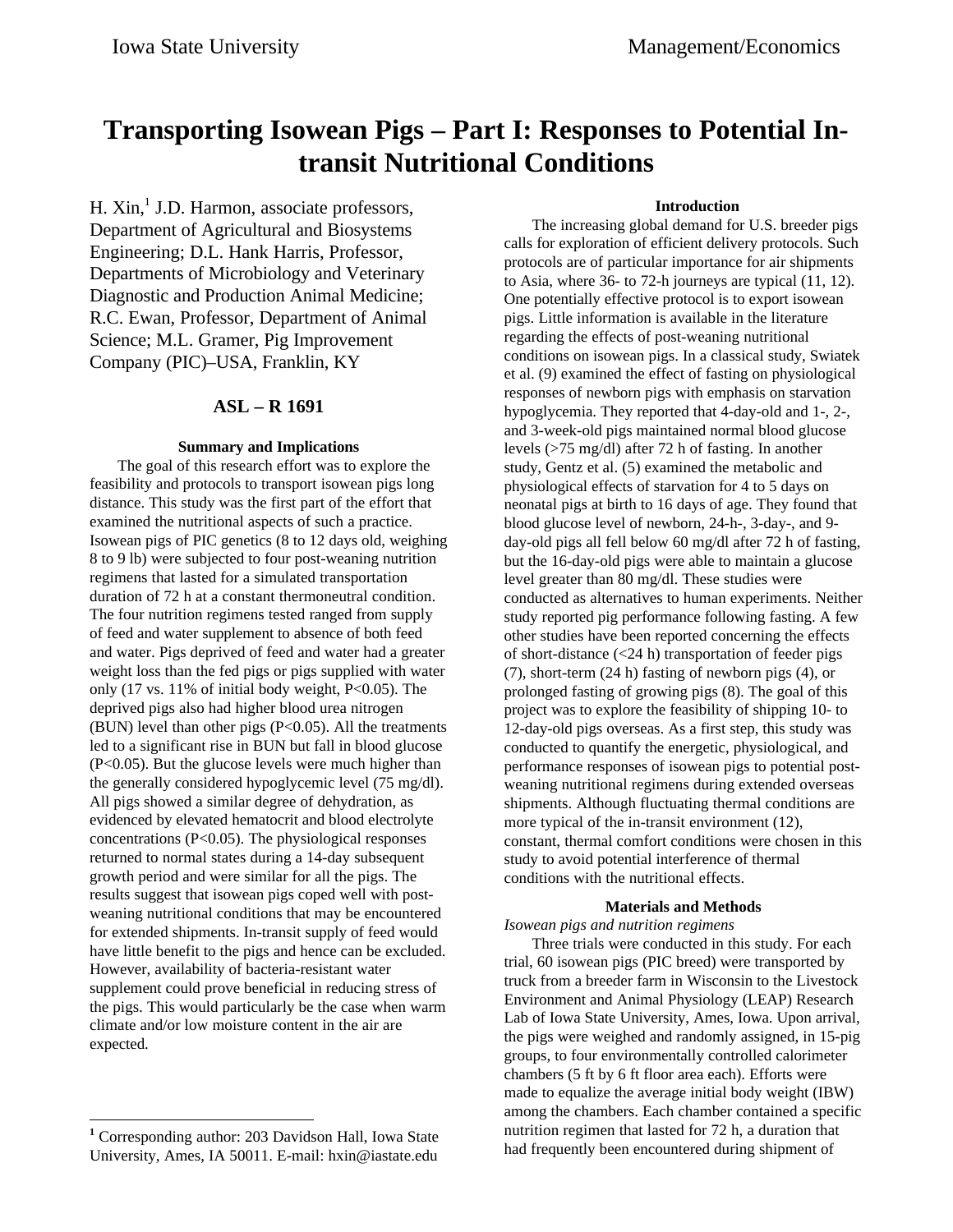poultry breeding stock to Asia (12). The four regimens tested included 1) feed (1 lb/pig) and Aqua-Jel<sup>®2</sup> water replacement (AJ) (2 lb/pig), denoted as *FAJ*; 2) AJ only (2 lb/pig), denoted as  $AJ$ ; 3) AJ mixed with BlueLite<sup>®</sup> electrolytes supplement (0.125% by weight) (2 lb/pig), denoted as *AJBL*; and 4) no feed or AJ, denoted as *Fast*.

During the treatment period, rigid insulation board (1 inch thick,  $R = 5$  ft<sup>2</sup>.°F⋅hr⋅BTU<sup>-1</sup>) and woodshavings (2 to 3 inches in depth) were used for the floor and bedding of the calorimeter chambers, as would be used during the commercial shipments. Air temperature at the pig level was maintained at  $80 \pm 1$ °F with a concomitant relative humidity (RH) of 28 to 33%. Air draft at the pig level was less than 30 ft/min. Darkness was imposed during the treatment to simulate transportation situation, except that a red light was used to observe the pigs.

Following the 72-h treatment was a 14-day, ad libitum feeding growth period during which the pigs were on plastic coated expanded metal (TenderNova®) floor. Thermoneutral temperature near the pig level, determined by observing the postural behavior of the pigs, was maintained at  $84 \pm 1$ °F during the first week and  $82 \pm 1$ °F during the second week. The concomitant RH during this period ranged from 35 to 50%. Lighting was continuous at 27 lux intensity for the first 2 days of growth period and 12L:12D (12 h light and 12 h dark per day) thereafter. At the end of each week, the pullplug manure pits were emptied, refilled with clean water, and the chambers cleaned to maintain good air quality inside the calorimeters.

Upon switching the pigs from treatment to growth phase, they were allowed about 1 h to access drinking water. Feed was then introduced. To prevent excessive eating, a limited amount of feed was initially provided, namely, 2.2 lb/pen to the *FAJ, AJ*, and *AJBL* pigs and 1.1 lb/pen to the *Fast* pigs. About 3 h later, another 1.1 lb of feed was added to the *Fast* pigs. Thereafter, feed was added every 4 h during the first 2 days (except for nighttime), followed by less frequent but larger quantities of feed addition. Two types of commercial starter diets procured from a local feed company<sup>3</sup> were used: Vigortone SEW  $50^{\circ}$  (1.4 lb/pig on average) and CIF  $9/12^{\circ}$  (remaining amount). Nutritional compositions of the diets are listed in Table 1. ME content was 1,538 kcal/lb for the Vigortone diet and 1,586 kcal/lb for the CIF9/12 diet.

## *Measurement and analysis of response variables*

The following response variables of the pigs were monitored at the onset and end of the treatment and at the end of the growth period: body weight (BW), serum

-

protein, hematocrit, blood urea nitrogen (BUN), blood glucose, and concentrations of blood electrolytes  $(Na^+)$  $K^+$ , Cl, and HCO<sub>2</sub><sup>\*</sup>). Whole blood (2 ml/pig) and serum (3 ml/pig) samples were obtained by a skilled veterinarian from five randomly chosen pigs of each regimen during each trial. The blood samples were obtained using vacuum type needles, hubs, and tubes. The pigs were held by the forelegs with their heads down and their dorsum against the handler. With the neck extended by pressure on the lower jaw, the needle (22 gauge, 2.5 cm for pigs less than 7 kg or 20 gauge, 3.8 cm for larger pigs) was inserted slightly lateral and rostral to the manubrium sterni, in the hollow formed by the deepest portion of the right jugular fossa. The needle entered at approximately 90-degree angle to the skin and was directed slightly medially. Upon insertion, the tube was slipped onto the hub and the needle advanced slowly to its full depth, if necessary. Oftentimes, blood was obtained as the needle was slowly withdrawn, if not, then the angle or depth was adjusted. The left side of the neck could be used without serious side effects if necessary. Once collected, the samples were delivered to the ISU Animal Pathology Laboratory for analysis.

Total heat production rate (THP) and respiratory quotient (RQ) of the pigs were continuously measured at 30-min intervals by indirect calorimetry. Concurrent with the THP measurement were the moisture production rate (MP) and sensible heat production rate (SHP) by the pigs and their environment. The average specific THP, MP, and SHP were obtained by dividing the magnitude of each respective variable for the entire calorimeter by the total BW of pigs in the calorimeter at the given time. Detailed description of the Iowa State indirect calorimeter system can be found in a separate publication (10). Weekly feed intake and feed conversion (FC) during the growth period, mortality, morbidity, and behavior of the pigs also were measured or recorded.

The response variables were subjected to analysis of variance and multiple means comparison with a complete randomized block design.

#### **Results and Discussion**

# *Effects of the nutrition regimens on BW and FC*

Average BW for the regimens at various stages of the experiment is summarized in Table 2. The *Fast* pigs had greater BW loss (BWL), averaging 1.34 lb/pig or 17% of the initial BW (IBW), than the other pigs (P<0.05). This BWL coincided with the 18% BWL from a 72-hr fasting as reported by Swiatek et al. (9) for 9 day-old pigs with an IBW of 5.23 lb. The extra BWL of the *Fast* pigs was not totally compensated for during the 2-week growth period. The *FAJ* pigs, compared with the *AJ* or *AJBL* pigs, did not show additional benefit from the feed supplied during the treatment period. However, the *FAJ* pigs did show a somewhat (6 to 7%) improved

<sup>&</sup>lt;sup>2</sup> Aqua-Jel® is a commercial water replacement and it had been proven to be an effective water supplement for breeder chicks exported overseas (11).

<sup>&</sup>lt;sup>3</sup> Central Iowa Feed, State Center, IA.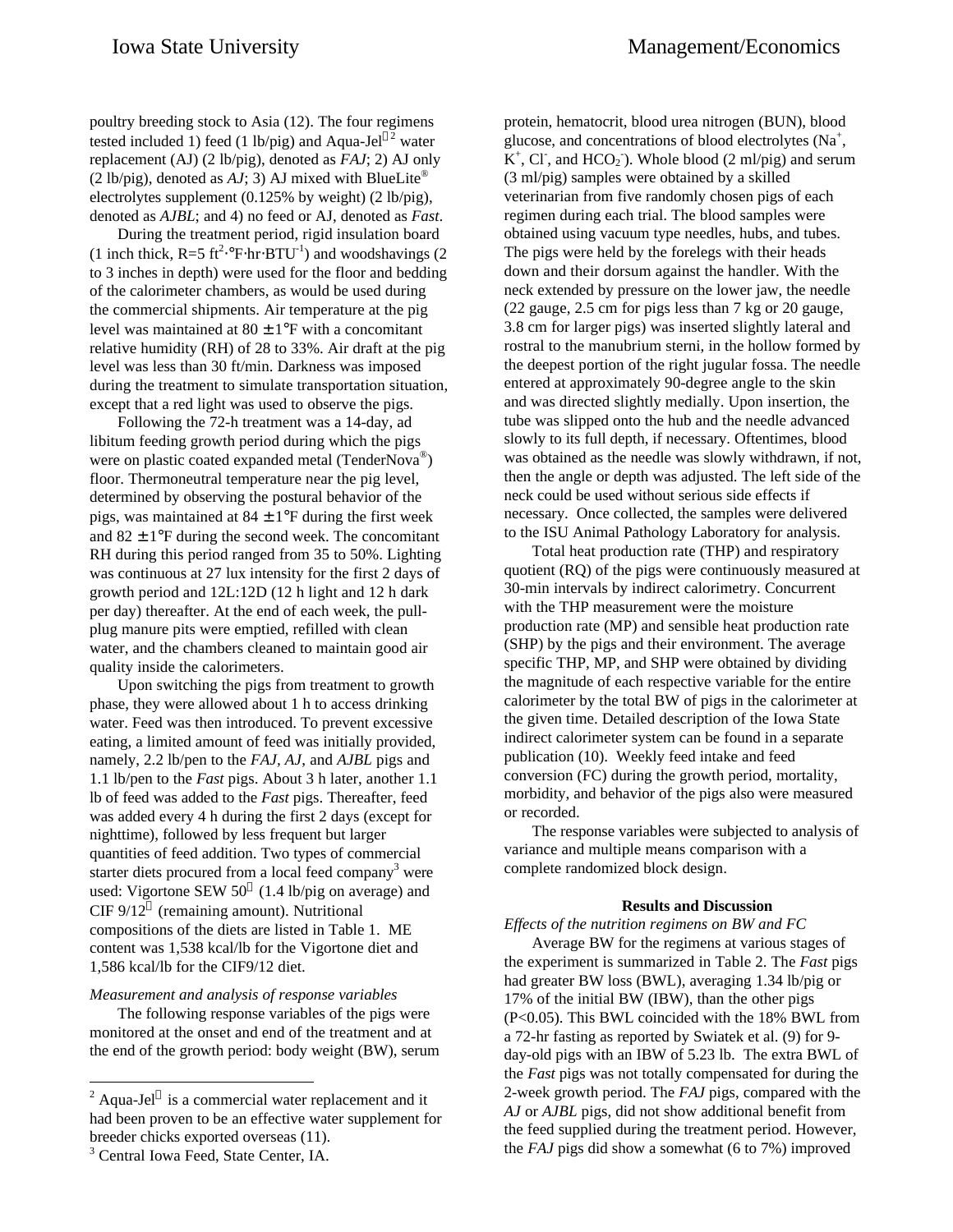weight gain compared with the *AJ* or *AJBL* pigs during the 2-week growth period. The overall FC during the 2 week growth period for the *FAJ*, *AJ*, *AJBL*, and *Fast* regimens was 1.03, 1.05, 1.12, and 1.08, respectively, with no statistical significance among the regimens (P>0.05). The 2-week cumulative FC (1.07 on average) for these pigs weaned at 8 to 12 days of age was better than FC for pigs weaned at 13 to 16 days of age (1.21 on average) as reported by Harmon et al. (6), although rehydration of the pigs following the treatment could have contributed to the weight gain in the current study that would normally be achieved by ingestion of feed rather than water.

Pigs in all regimens, following the 72 h treatment, were actively involved in drinking water once it became accessible. To alleviate the aggressive behavior in competing for the nipple drinkers, a shallow pan of water was placed on the floor to provide an additional water source.

# *Effects of the nutritional regimens on physiological responses*

The results of blood analysis at the three points in the trial are summarized in Table 3. During the 72-h treatment period, the concentrations of plasma protein, hematocrit, BUN, sodium, potassium, chloride, and bicarbonate all increased, but the concentration of glucose decreased. With the exception of BUN and glucose, the increase during the treatment was probably an effect of dehydration. The marked increase in BUN concentration is an indication that the pigs were degrading protein to supply energy to meet the daily energy needs and offset the decline in glucose concentration. The trend of declined blood glucose levels paralleled that of the study by Gentz et al. (5) for newborn to 16-d old pigs. At the same time, results of the current study differed from those of Gentz et al. (5) in that the glucose content was much higher than the generally considered hypoglycemic level of 75 mg/dl (9), whereas glucose contents of pigs less than 9 days of age used by Gentz et al. (5) were all below 60 mg/dl after 72-h fasting. Glucose levels of the current study coincided more with those reported by Swiatek et al. (9) for 1-week-old pigs fasted for 72 h. The blood concentrations generally returned to normal levels during the subsequent growth period. For most measures, the nutritional supplements imposed during the 72-h treatment period reduced the magnitude of the change during this period but there was no clear effect that would suggest one regimen was better than another. These physiological results coincide with those of the growth performance as discussed above.

# *Effects of the nutritional regimens on energetic responses*

Average THP, MP, SHP, and RQ during the treatment and growth periods are summarized in Table

4. During the treatment, pigs subjected to *FAJ, AJ*, and *AJBL* regimens had somewhat higher THP than the *Fast* pigs. This outcome agreed with the higher BUN level of the *Fast* pigs for the same period. THP of the grouphoused *Fast* pigs in the current study, an equivalent  $O_2$ consumption of 9.8 ml/[kg-min], was considerably lower than that of individually caged, 9-day old pigs, 13.1 ml/[kg-min]  $O_2$  consumption, as found by Gentz et al. (1970). THP on the 3rd day for the *Fast* pigs, 3.27 W/kg or 89 kcal/ $[kg<sup>0.75</sup>$ -d], agreed well with the fasting THP of 91 kcal/[kg $^{0.75}$ -d] reported by Close and Mount (3) for fasting growing pigs at 30°C.

The most drastic difference between the *Fast* regimen and the other three was the lower MP for the *Fast* regimen (P<0.05). This result was expected since evaporation of the AJ in the *FAJ, AJ*, and *AJBL* regimens would add to the MP of the environment. Evaporation of AJ converted part of the SHP to MP, which explains the lower SHP for the *FAJ, AJ*, and *AJBL* regimens. The RQ values (0.83 ∼ 0.87) indicate that the pigs were primarily metabolizing protein  $(RQ=0.81)$  and glucose  $(RQ=1.0)$ . This is consistent with the results of elevated BUN and reduced glucose levels in the blood.

During the growth period, all the pigs shared similar energetic characteristics, and hence averages of the regimens were computed (Table 4). The average THP, MP, SHP, and RQ for the current study compared well with those measured in a previous study on the energetics of SEW pigs at different constant temperatures from our laboratory (Harmon et al., 1997). Specifically, THP, MP, SHP, and RQ of pigs weighing 11.7 lb (5.3 kg) (5-day average) at an air temperature of 84°F were 5.3, 3.7, 2.8, and 1.00, respectively, in the current study, as compared with 5.2, 4.6, 2.1, and 0.94, respectively, for pigs of same BW at air temperature of 86°F in the previous study. Similarly, THP, MP, SHP, and RQ of pigs weighing 16.5 lb (7.5 kg) at air temperature of 82°F averaged 5.6, 3.9, 2.9, and 1.02, respectively, in the current study, as compared with 5.7, 4.3, 2.6, and 0.97, respectively, for pigs weighing 16.7 lb (7.6 kg) at the same air temperature in the previous study. The heat and moisture production data obtained in the current study further confirmed the higher THP and MP by modern young pigs and their housing system as compared to those used in the literature (1) for design and operation of building ventilation systems. These data provide a fundamental basis for design and operation of environmental control systems for both transportation and production of isowean pigs.

# *Belly Nosing (BN) behavior, mortality, and morbidity*

Some pigs, especially the smaller-size pigs, in all treatment groups were noticed to initiate and engage in various degrees of BN during the growth period. This behavior generally started within the first 2 days of the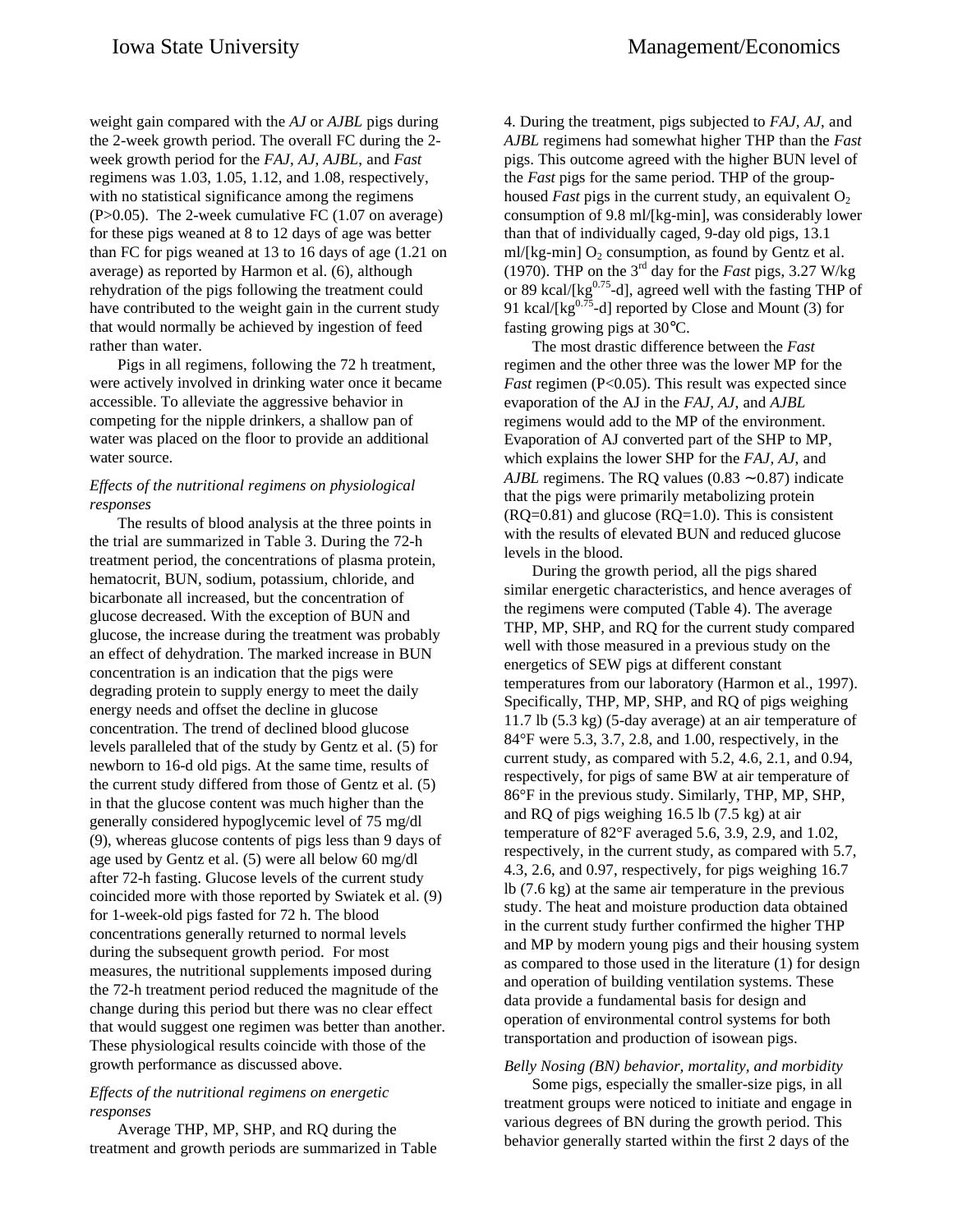growth period. The intensity of BN tended to increase with time initially and then gradually decreased. There were a few cases of an enlarged navel as a result of this behavior. There was no indication that the BN behavior was related to certain post-weaning nutritional treatment. Borgman et al. (2) stated that BN was aesthetically annoying but did not seem to be detrimental to the performance of the pigs. They further reported that the most rapidly growing pigs were the most attacked targets.

No mortality occurred in any trial. Two morbid pigs in *AJBL* regimen and one in *AJ* regimen were culled during the first-week growth in trial 1. Diagnostic examination revealed starvation. For trials 2 and 3, one morbid pig in the *Fast* group was culled for each trial. These morbid pigs, though still fairly lively, were loosing or barely maintaining their BW during the first week of growth.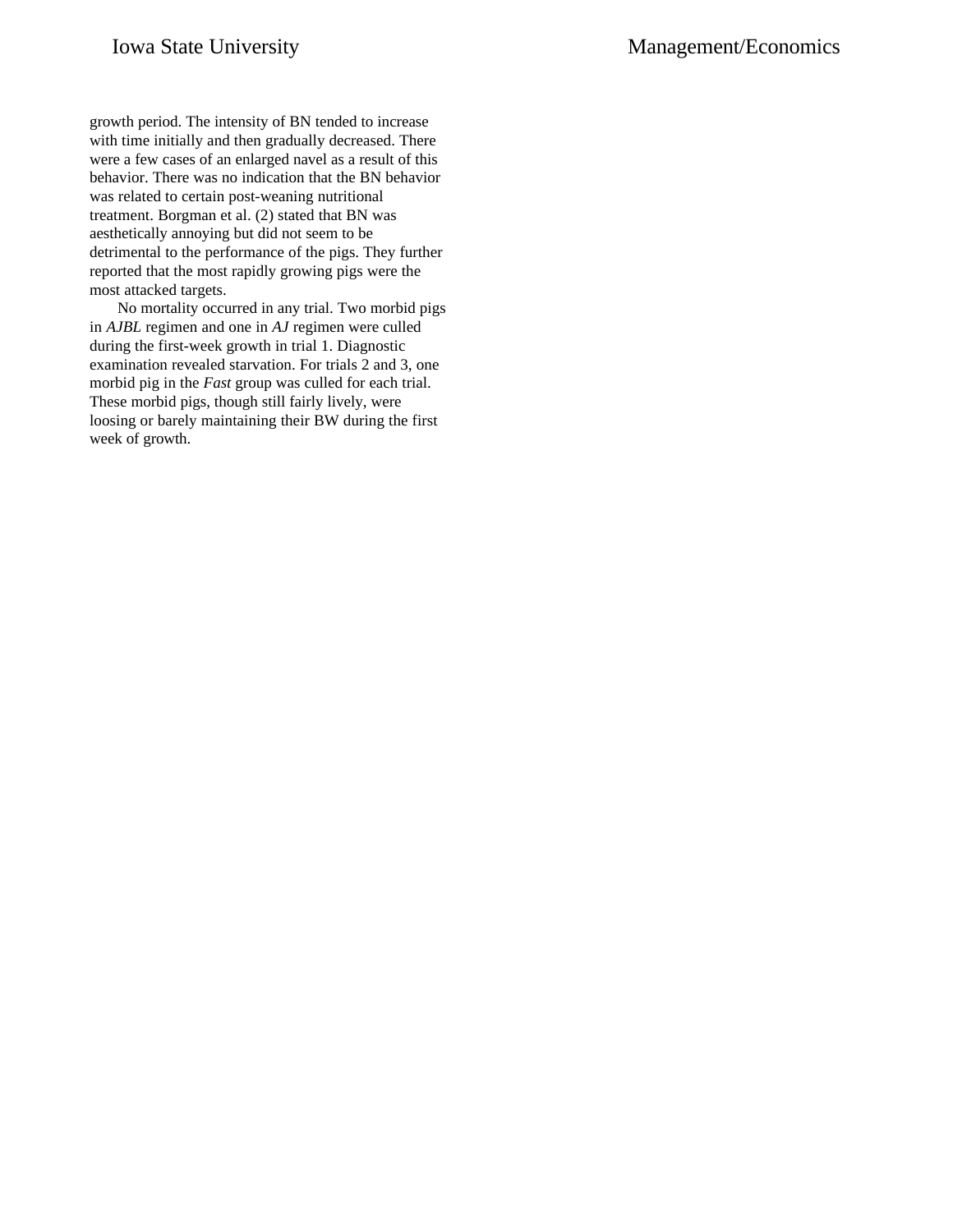# **Acknowledgements**

Financial support to this study was provided in part by Pig Improvement Company (PIC)–USA and is acknowledged with gratitude. We also wish to thank Dr. Tami Boettcher for her generous assistance in collecting the blood samples. Engineering Department.

## **References**

- 1. ASAE Standards Engineering Practices Data. 1998. Design of ventilation systems for poultry and livestock shelters. ISBN 0-929355-50-4. ASAE: St. Joseph, MI.
- 2. Borgman, J., B. Straw, and P. Bartlett. 1998. Effect of flank or belly-nosing on growth rate of early weaned pigs. Amer. Assoc. Swine Practitioners: 61– 62 .
- 3. Close, W. H. and L. E. Mount. The rate of heat loss during fasting in the growing pig. Brit. J. Nutr. 34: 279–290.
- 4. Dividich, J. L. P. Herpin, and R. M. Rosario-Ludovino. 1994. Utilization of colostral energy by the newborn pigs. J. Anim. Sci. 72: 2082–2089 .
- 5. Gentz, J., G. Bengtsson, J. Hakkarainen, R. Hellstrom, and B. Persson. 1970. Metabolic effects of starvation during neonatal period in the piglet. Amer. J. Physiol. 218: 662 – 668.
- 6. Harmon, J.D., H. Xin, and J. Shao. 1997. Energetics of segregated early-weaned pigs. Trans. ASAE 40(6): 1693 – 1698.
- 7. Jesse, G. W., C. N. Weiss, H. F. Mayes, and G. M. Zinn. 1990. Effect of marketing treatment and transportation on feeder pig performance. J. Anim. Sci. 68: 611– 617.
- 8. Klain, G. J., F. J. Sullivan, and K. S. K. Chinn. 1977. Metabolic responses to prolonged fasting and subsequent refeeding in the pig. J. Nutr. 107: 426 – 435.
- 9. Swiatek, K. R., D. M. Kipins, G. Mason, K. Chao, and M. Cornblath. 1968. Starvation hypoglycemia in newborn pigs. Amer. J. Physiol. 214: 400 – 405.
- 10. Xin, H. and J. D. Harmon. 1996. Responses of group-housed neonatal chicks to post-hatch holding environment. Trans. ASAE 39(6): 2249 – 2254.
- 11. Xin, H. and K. Lee. 1996. Use of Aqua-Jel® and feed for nutrient supply during long-journey air transport of baby chicks. Trans. ASAE 39(3): 1123  $-1126.$
- 12. Xin, H. and S. R. Rieger. 1995. Transport conditions and mortalities associated with remote international shipment of young chicks. Trans. ASAE 38(6): 1863 – 1867.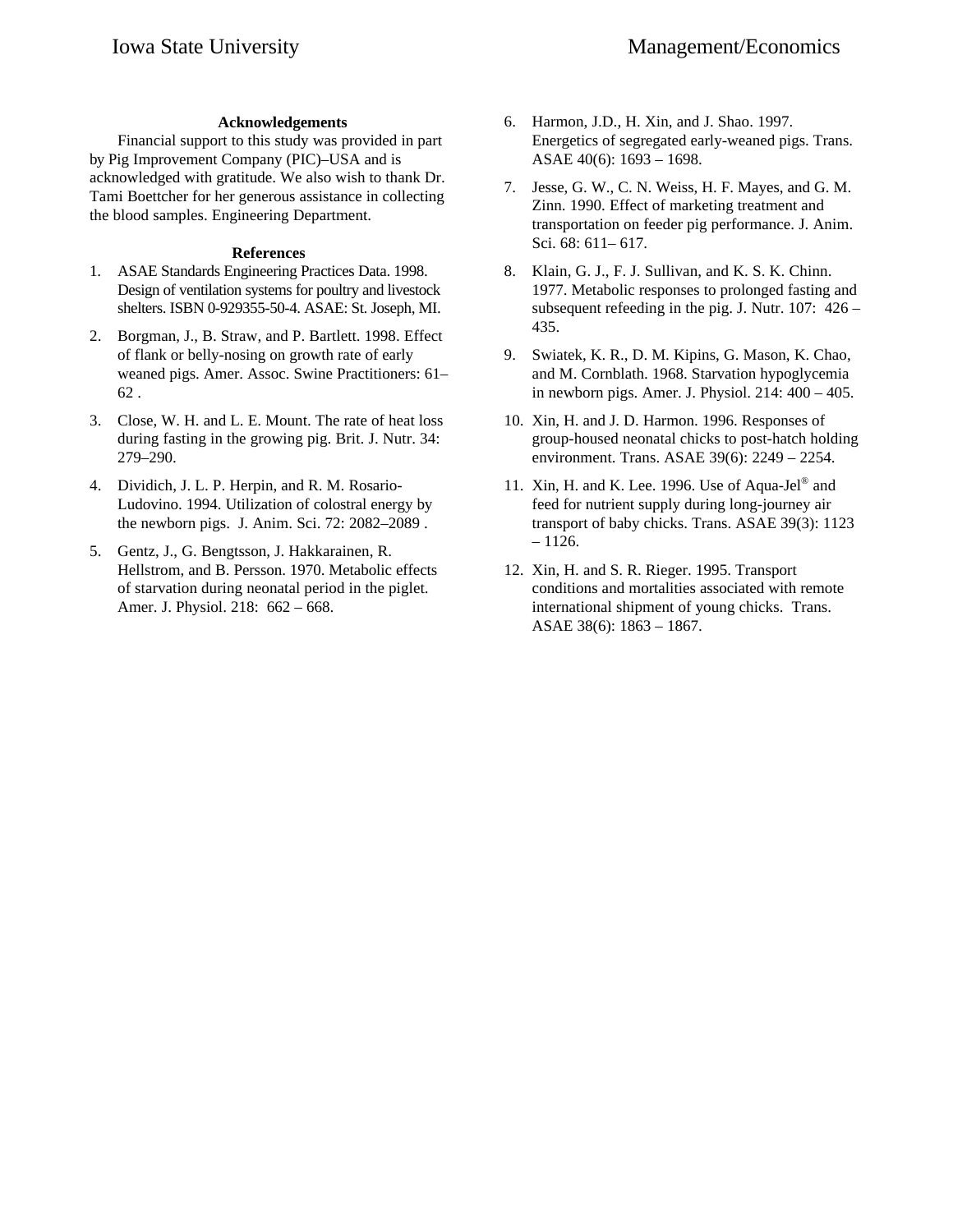| Composition                   | Diet: Vigortone | <b>Diet:</b> <i>CIF</i> 9/12 |  |  |
|-------------------------------|-----------------|------------------------------|--|--|
| <b>Active Drug Ingredient</b> |                 |                              |  |  |
| Carbadox                      | 0.0055%         | 0.0055%                      |  |  |
| <b>Guaranteed Analysis</b>    |                 |                              |  |  |
| Crude protein, min            | 24.00%          | 21.00%                       |  |  |
| Lysine, min                   | 1.90%           | 1.80%                        |  |  |
| Methionine, min               | 0.50%           |                              |  |  |
| Crude fat, min                | 9.50%           | 8.00%                        |  |  |
| Crude fiber, max              | 2.00%           | 3.00%                        |  |  |
| Calcium (Ca), min             | 0.90%           | 1.00%                        |  |  |
| Calcium (Ca), max             | 1.40%           | 1.50%                        |  |  |
| Phosphorus (P), min           | 0.90%           | 0.90%                        |  |  |
| Salt (NaCl), min              | 0.90%           | 0.25%                        |  |  |
| Salt (NaCl), max              | 1.40%           | 0.75%                        |  |  |
| Selenium (Se), min [ppm]      | 0.3             | 0.3                          |  |  |
| Zinc $(Zn)$ , min [ppm]       | 250             | 175                          |  |  |
| Vitamin A, min [IU/kg]        | 17,600          | 13,200                       |  |  |
| Vitamin $D_3$ , min [IU/kg]   | 3,080           | 2,640                        |  |  |
| Vitamin E, min [IU/kg]        | 220             | 125                          |  |  |

**Table 1. Nutritional compositions of the commercial starter diets used in the experiment.**

**Table 2. Body weight (BW, kg/pig) and its changes of isowean pigs as affected by 72-h post-weaning nutritional regimens (presented as mean [**μ**] and standard error [SE] of three replicates).**

|             | o         |         |                   | . .               |                 |           |                  |          |                  |  |
|-------------|-----------|---------|-------------------|-------------------|-----------------|-----------|------------------|----------|------------------|--|
| $Regimen^*$ |           | $IBW^*$ | $72h-BW$          | BWL <sup>*</sup>  | $%$ IBW         | $1$ wk-BW | %IBW             | $2wk-BW$ | %IBW             |  |
|             |           |         | (lb/pig)          |                   | 72 h            | (lb/pig)  | 1 wk             | (lb/pig) | 2 wk             |  |
| <i>FAJ</i>  | μ         | 8.12    | 7.26 <sup>a</sup> | $0.86^{\rm a}$    | 89 <sup>a</sup> | 11.73     | $145^{\circ}$    | 17.78    | $220^a$          |  |
|             | <b>SE</b> | 0.22    | 0.04              | 0.20              | 2               | 0.31      | 2                | 0.51     | $\overline{4}$   |  |
| AJ          | μ         | 8.27    | 7.30 <sup>a</sup> | $0.97^{\text{a}}$ | 88 <sup>a</sup> | 11.46     | 140 <sup>a</sup> | 17.60    | $214^{a,b}$      |  |
|             | <b>SE</b> | 0.26    | 0.15              | 0.15              | 2               | 0.48      |                  | 0.75     | 5                |  |
| <b>AJBL</b> | μ         | 8.29    | $7.39^{a}$        | $0.92^{\text{a}}$ | 89 <sup>a</sup> | 11.35     | 141 <sup>a</sup> | 17.67    | $213^{a,b}$      |  |
|             | <b>SE</b> | 0.24    | 0.11              | 0.18              | 2               | 0.77      | 3                | 0.79     | 7                |  |
| Fast        | μ         | 8.14    | 6.80 <sup>b</sup> | $1.34^{b}$        | 83 <sup>b</sup> | 10.80     | 133 <sup>b</sup> | 16.72    | 207 <sup>b</sup> |  |
|             | <b>SE</b> | 0.24    | 0.20              | 0.04              | $\theta$        | 0.37      |                  | 0.53     | 2                |  |
|             |           |         |                   |                   |                 |           |                  |          |                  |  |

Column means with different superscripts were significantly different (P<0.05).

#  $FAJ =$  feed & Aqua-Jel<sup>®</sup>;  $AJ =$  Aqua-Jel<sup>®</sup> only;  $AJBL =$  AJ mixed with BlueLite<sup>®</sup>; *Fast* = no feed or AJ.

 $\triangle$ IBW = initial body weight; BWL = body weight loss.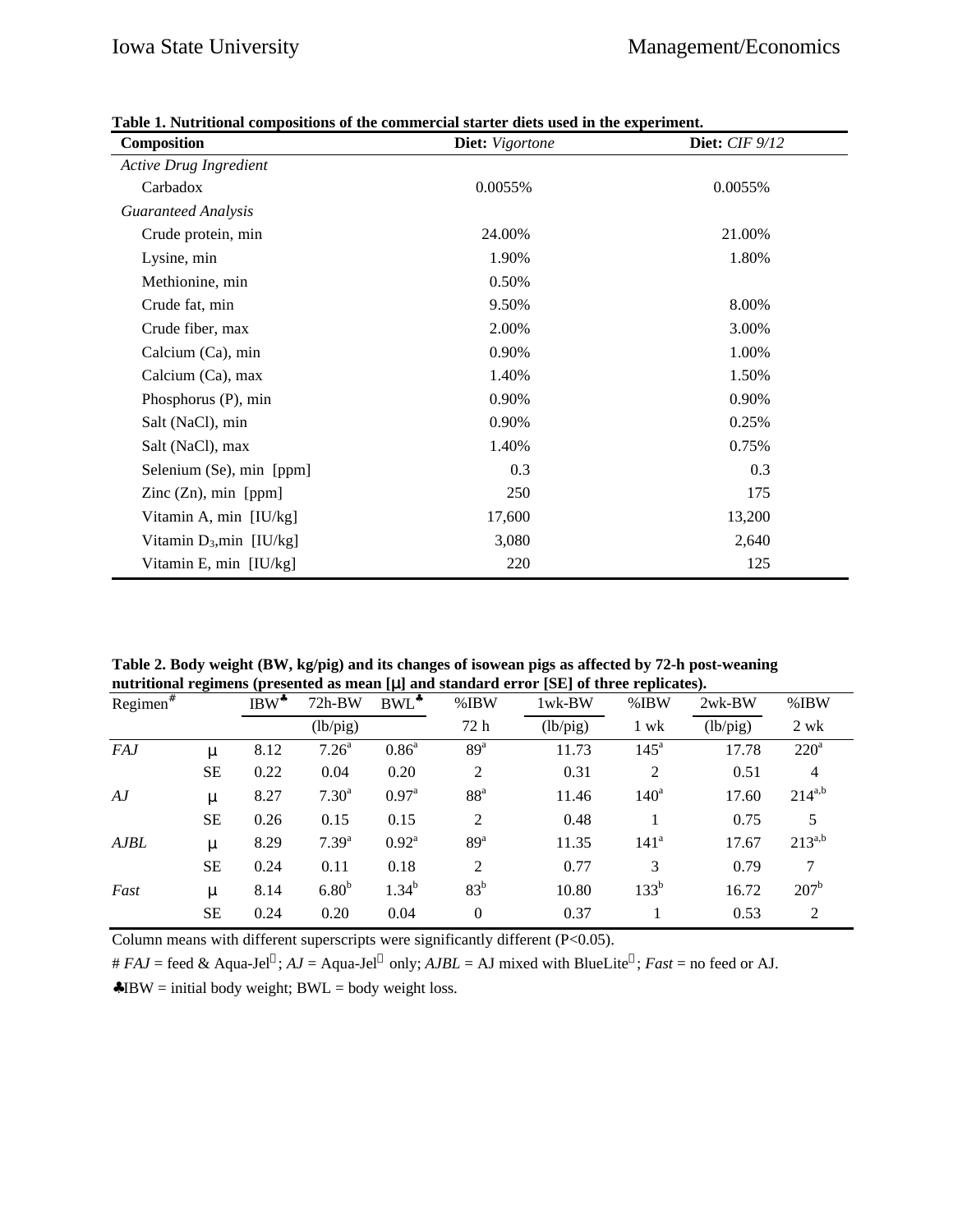| Trial            |                    |          |              |                            | $Treatment^{\#}$    |          |                      |          |                    |          |
|------------------|--------------------|----------|--------------|----------------------------|---------------------|----------|----------------------|----------|--------------------|----------|
| Day              | <b>FAJ</b>         |          |              | ${\cal A}{\cal J}$<br>AJBL |                     |          | Fast                 |          | Avg.               |          |
|                  |                    |          |              |                            |                     |          |                      |          |                    |          |
|                  |                    |          |              |                            | Serum Protein, g/dl |          |                      |          |                    |          |
| $\boldsymbol{0}$ | 6.07               | 0.10     | 6.24         | 0.03                       | 6.24                | 0.03     | 6.15                 | 0.05     | $6.18^{a}$         | $0.04\,$ |
| 3                | $7.10^{x}$         | 0.13     | $7.05^{x}$   | 0.05                       | $7.10^{x}$          | 0.01     | $7.49^{y}$           | $0.08\,$ | $7.18^{b}$         | $0.10\,$ |
| 17               | 5.13               | 0.05     | 4.96         | 0.03                       | 5.15                | $0.06\,$ | 5.00                 | 0.05     | 5.06 <sup>c</sup>  | $0.05\,$ |
|                  |                    |          |              |                            | Hematocrit, %       |          |                      |          |                    |          |
| $\boldsymbol{0}$ | $35.8^{y}$         | 0.2      | $35.5^{x,y}$ | 0.6                        | $34.9^{x,y}$        | 0.6      | $33.5^{x}$           | 0.4      | 34.9 <sup>a</sup>  | 0.5      |
| 3                | 41.0               | 0.4      | 41.4         | 0.5                        | 41.3                | 0.7      | 40.1                 | 0.4      | 40.9 <sup>b</sup>  | 0.3      |
| 17               | $34.0^{x,y}$       | 0.3      | $34.5^{x,y}$ | 0.1                        | $35.7^{y}$          | 0.2      | $32.9^{x}$           | 0.4      | $34.3^{\circ}$     | 0.5      |
|                  |                    |          |              |                            | BUN, g/dl           |          |                      |          |                    |          |
| $\boldsymbol{0}$ | 8.3                | 0.6      | 10.2         | 0.4                        | 8.9                 | 0.2      | $10.2\,$             | 0.6      | $9.4^{\mathrm{a}}$ | 0.4      |
| 3                | 31.6 <sup>y</sup>  | 0.9      | $35.1^x$     | 0.4                        | $33.9^{x,y}$        | $0.7\,$  | $38.7^{z}$           | 0.9      | $34.8^{b}$         | 1.4      |
| 17               | 7.0                | 0.3      | 6.9          | 0.4                        | 6.1                 | 0.3      | 6.6                  | 0.4      | $6.6^{\circ}$      | 0.3      |
|                  |                    |          |              |                            | Glucose, mg/dl      |          |                      |          |                    |          |
| $\boldsymbol{0}$ | $125.6^{x,y}$      | $1.0\,$  | $120.7^{x}$  | 1.4                        | $130.7^{y}$         | 1.2      | $122.4^{x}$          | 1.6      | $124.8^{\text{a}}$ | 2.2      |
| 3                | $106.3^{x,y}$      | 1.6      | $100.9^{x}$  | 2.1                        | $110.2^y$           | 1.2      | $106.5^{x,y}$        | 1.9      | 106.0 <sup>b</sup> | 1.9      |
| 17               | $122.5^x$          | 1.5      | $122.2^{x}$  | $1.8\,$                    | $132.4^y$           | 1.5      | $123.6^x$            | 1.1      | $125.2^a$          | 1.9      |
|                  |                    |          |              |                            | Sodium, meq/l       |          |                      |          |                    |          |
| $\boldsymbol{0}$ | 140.9              | 0.3      | 141.3        | 0.1                        | 140.2               | 0.2      | 140.9                | 0.2      | $140.8^{\text{a}}$ | 0.2      |
| 3                | $148.4^{y}$        | 0.5      | $146.2^{x}$  | 0.5                        | $147.1^{x,y}$       | 0.5      | $156.5^z$            | 0.4      | $149.5^{b}$        | 2.4      |
| 17               | 138.1              | 0.4      | 138.5        | 0.2                        | 138.2               | 0.1      | 138.6                | 0.3      | $138.4^\circ$      | $0.2\,$  |
|                  |                    |          |              |                            | Potassium, meq/l    |          |                      |          |                    |          |
| $\boldsymbol{0}$ | 4.83               | $0.08\,$ | 4.57         | 0.04                       | 4.73                | $0.04\,$ | 4.62                 | $0.16$   | $4.69^{a}$         | $0.06\,$ |
| 3                | $5.17^{z}$         | $0.10\,$ | $4.62^{x}$   | 0.02                       | $4.74^{x,y}$        | 0.09     | $5.15^{y.z}$         | 0.13     | 4.92 <sup>b</sup>  | 0.15     |
| 17               | $5.40^{y}$         | 0.15     | $5.04^x$     | 0.07                       | $5.23^{x}$          | $0.08\,$ | $4.87^{x}$           | $0.11\,$ | 5.14 <sup>c</sup>  | 0.12     |
| Chloride, meq/l  |                    |          |              |                            |                     |          |                      |          |                    |          |
| $\boldsymbol{0}$ | $107.5^{x,y}$      | 0.3      | $106.1^x$    | 0.3                        | $107.2^{x,y}$       | 0.1      | $107.8$ <sup>y</sup> | 0.1      | $107.2^a$          | 0.4      |
| 3                | 115.9 <sup>y</sup> | 0.3      | $111.6^w$    | 0.7                        | $114.3^{x}$         | $0.4\,$  | $124.0^z$            | 0.3      | $116.5^{b}$        | 2.7      |
| 17               | 103.6              | 0.3      | 103.4        | 0.2                        | 103.0               | 0.2      | 103.9                | 0.3      | $103.4^{\circ}$    | 0.3      |
|                  |                    |          |              |                            | Bicarbonate, meq/l  |          |                      |          |                    |          |
| $\boldsymbol{0}$ | $23.6^{x,y}$       | 0.4      | $24.4^x$     | 0.3                        | $22.2^y$            | 0.2      | $23.3^{x,y}$         | 0.2      | $23.4^{\circ}$     | 0.5      |
| 3                | $25.4^y$           | 0.3      | $27.3^{x}$   | 0.5                        | $24.2^y$            | 0.6      | $24.7^y$             | 0.4      | $25.4^{b}$         | 0.7      |
| 17               | 25.2               | 0.3      | 26.0         | 0.4                        | 24.6                | 0.4      | 26.3                 | 0.4      | $25.5^{\rm b}$     | 0.3      |

**Table 3. Results of blood analysis of isowean pigs subjected to four post-weaning nutritional treatments for 72 h at three points in the trial period (mean and standard error** *in italic***).**

a,b,c Means for days with different superscripts within a measure are significantly different (P<0.05).

w,x,y,z Within day and measure, treatment means with different superscripts are significantly different (P<0.05).

#  $FAJ =$  feed & Aqua-Jel<sup>®</sup>;  $AJ =$  Aqua-Jel<sup>®</sup> only;  $AJBL =$  AJ mixed with BlueLite<sup>®</sup>; *Fast* = no feed or AJ.